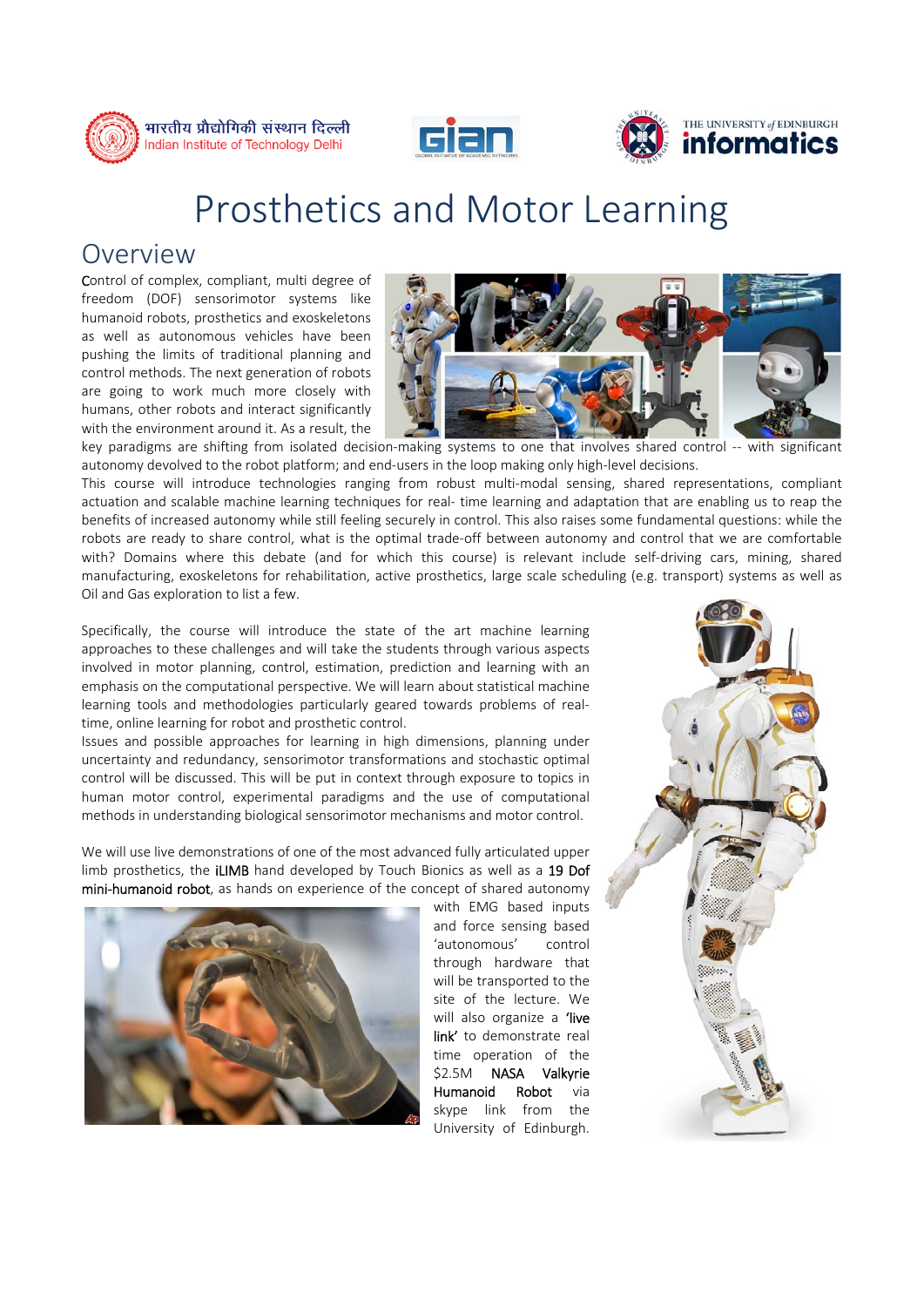





## Tentative Schedule

| <b>Modules</b> | Dates: December 5 <sup>th</sup> – December 9 <sup>th</sup> , 2017 (5 days) |                                                                                                                                                                                                                                                                                                                                                                                                            |
|----------------|----------------------------------------------------------------------------|------------------------------------------------------------------------------------------------------------------------------------------------------------------------------------------------------------------------------------------------------------------------------------------------------------------------------------------------------------------------------------------------------------|
|                |                                                                            | Inauguration: Prof. K. VijayRaghavan FRS (PadmaShri)<br>Secretary, Dept. Biotechnology, Government of India                                                                                                                                                                                                                                                                                                |
|                | Day $1$ :<br>December 5, 2017<br>(Tuesday)                                 | Lecture 1: Prof. Sethu Vijayakumar<br>Shared Autonomy for Interactive Robotics (Public Keynote)<br>Live Demonstration Showcase 1: Prof. Sethu Vijayakumar<br>Live Teleoperation of NASA Humanoid Valkyrie (India-UK Live Link)<br>Lecture 2: Dr. Deepak Joshi<br>Introduction to neuromuscular signals (EEG, EMG) and signal<br>processing<br>Tutorial 2: Dr. Deepak Joshi<br>EMG signal during locomotion |
|                | Day 2:<br>December 6, 2017<br>(Wednesday)                                  | Lecture 3: Prof. Sethu Vijayakumar<br>Fundamentals of Coordinate Transformations, Kinematics, Dynamics<br>for Robotic Systems<br>Tutorial 3: Prof. Sethu Vijayakumar<br>Demonstration of mini-humanoid (KHR-1HV) movement imitation<br>Lecture 4: Dr. Deepak Joshi<br>Introduction to lower limb prosthetics, sensors & instrumentation,<br>locomotion and transition classification                       |
|                | Day 3:<br>December 7, 2017<br>(Thursday)                                   | Lecture 5: Prof. Sethu Vijayakumar<br>Machine Learning Tools for Robotics<br>Tutorial 4: Prof. Sethu Vijayakumar<br>Demonstration of iLIMB prosthetic hand<br>Lecture 6: Dr. Deepak Joshi<br>Role of artificial sensory feedback in intelligent prosthetics                                                                                                                                                |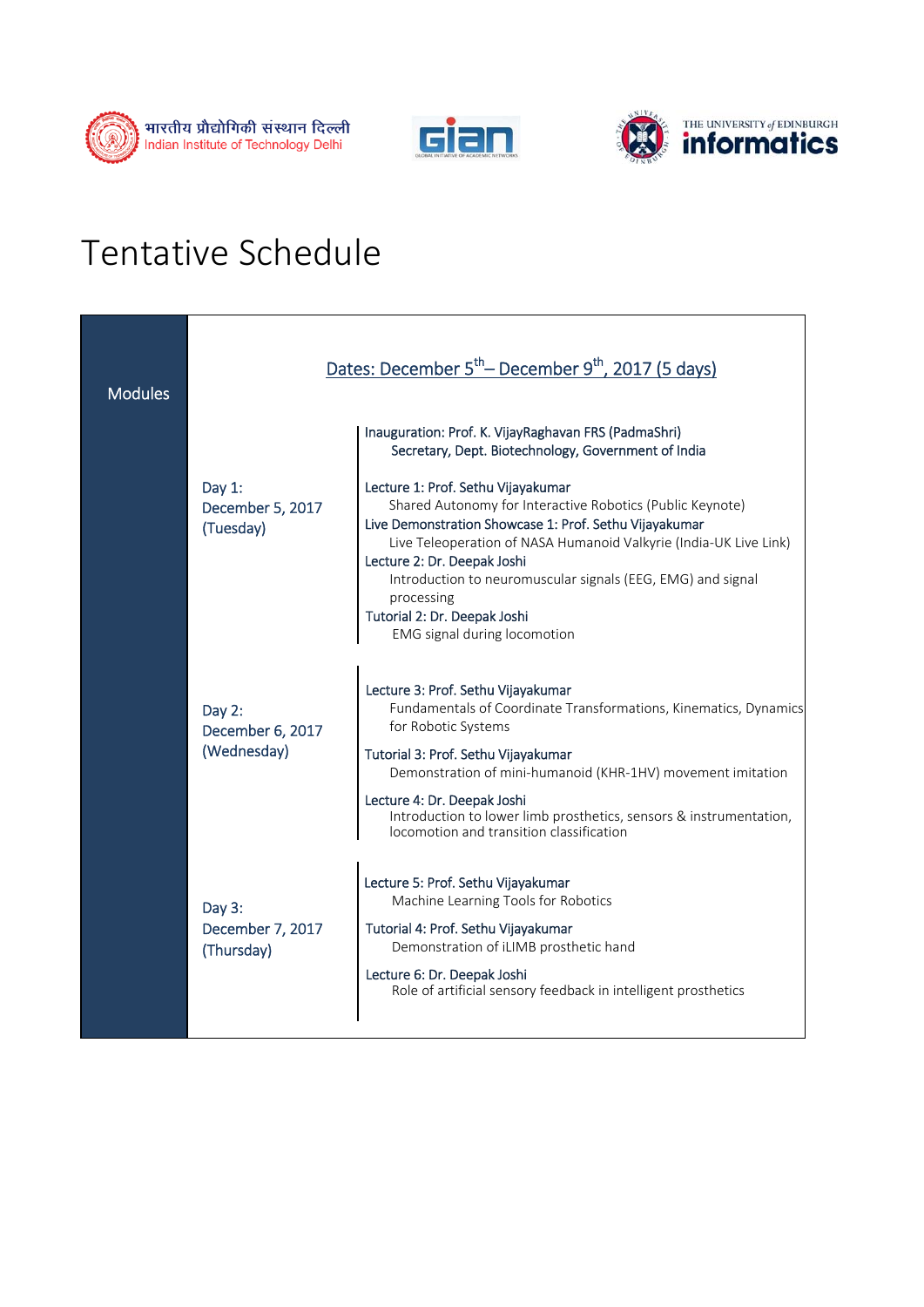





| <b>Modules</b>     |                                                                                                                                                                                                                                                                                                                                                                                 |                                                                                                                                                                                                                                                                                                                                                                                                                                      |
|--------------------|---------------------------------------------------------------------------------------------------------------------------------------------------------------------------------------------------------------------------------------------------------------------------------------------------------------------------------------------------------------------------------|--------------------------------------------------------------------------------------------------------------------------------------------------------------------------------------------------------------------------------------------------------------------------------------------------------------------------------------------------------------------------------------------------------------------------------------|
|                    | Day 4:<br>December 8, 2017<br>(Friday)                                                                                                                                                                                                                                                                                                                                          | Lecture 7: Prof. Sethu Vijayakumar<br>Understanding Human Sensorimotor Control<br>Lecture 8: Dr. Deepak Joshi<br>A perspective on social acceptance of prosthetics<br>Tutorial 5: Dr. Deepak Joshi<br>EEG signal during motor imagery<br>Live Demonstration Showcase 6: Prof. Sethu Vijayakumar<br>Live Demo (India-UK Live Link) of APO Exoskeleton, Motion Capture<br>and Motek Treadmill with Split-belt 6-axis Force measurement |
|                    | Day 5:<br>December 9,2017<br>(Saturday)                                                                                                                                                                                                                                                                                                                                         | Hands-on Demo 7: Dr. Deepak Joshi<br>Force myography and center for pressure (COP) feedback<br>Tutorial 8: Dr. Deepak Joshi<br>Biomechanical variables (joint angle & acceleration measurement)                                                                                                                                                                                                                                      |
| Who can<br>attend? | Executives, engineers and researchers from manufacturing, service and government<br>organizations including R&D laboratories.<br>Students at all levels (BTech/MSc/MTech/PhD) or Faculty from reputed academic<br>institutions and technical institutions.                                                                                                                      |                                                                                                                                                                                                                                                                                                                                                                                                                                      |
| <b>Fees</b>        | The participation fees for taking the course is as follows:<br>Participants from abroad: US \$500<br>Industry/ Research Organizations: 15000 INR<br>Academic Institutions Faculty: 10000 INR<br>Students: 5000 INR<br>Application Deadline: 27 October 2017. Register at: http://www.gian.iitkgp.ac.in/GREGN/index<br>For any queries, please email to ----- gian.pml@gmail.com |                                                                                                                                                                                                                                                                                                                                                                                                                                      |